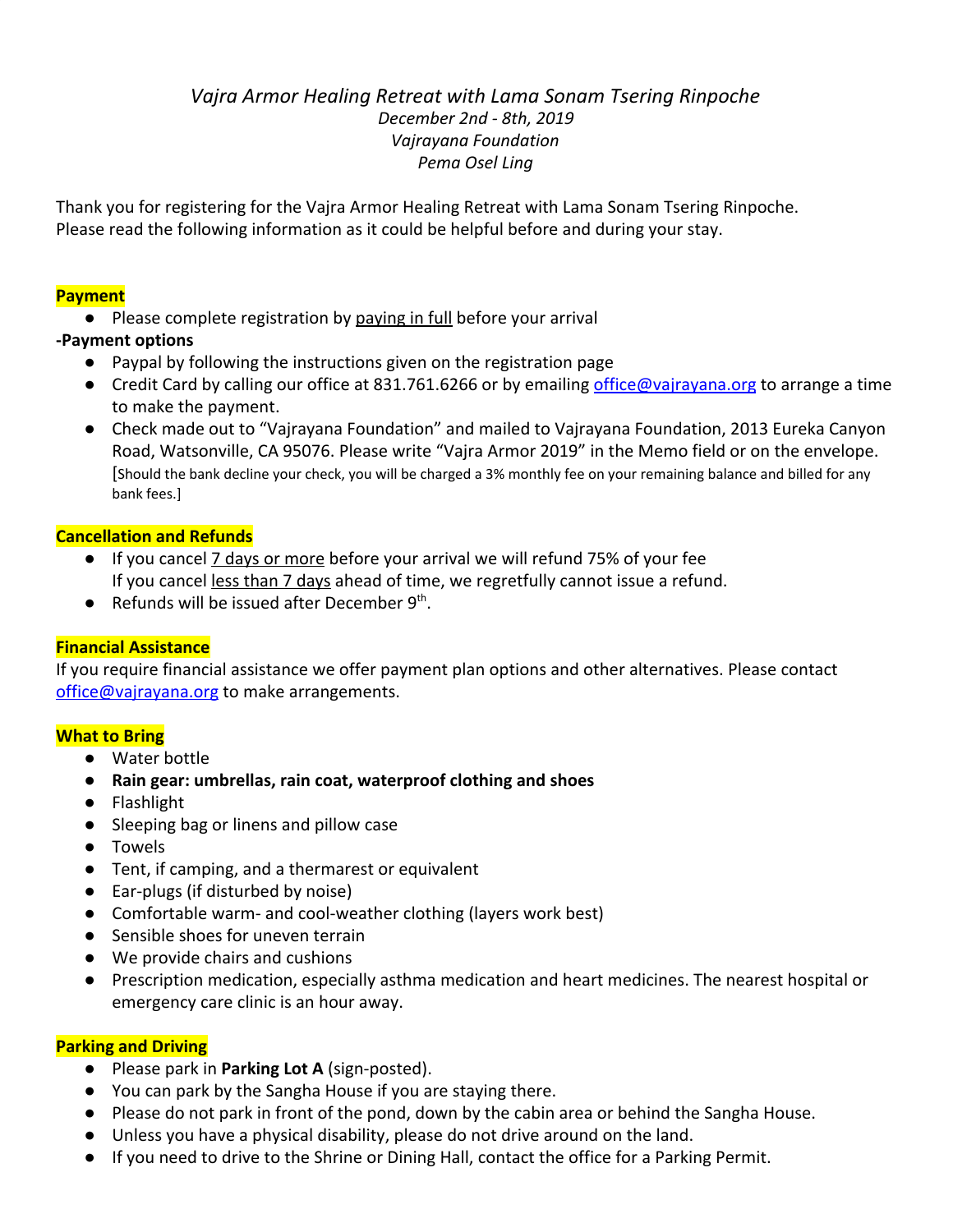● Please keep onsite driving speed to less than 5 mph.

#### **Accommodations**

- **●** We provide indoor shared housing with 2-4 people per room (single-sex).
- We provide a limited amount of private rooms, available on a first-come-first-serve basis.
- **●** All beds come with a light comforter and a pillow. You must bring sheets or a sleeping bag, and a pillow case.
- **●** You are welcome to bring your own tent and camp.
- **●** We have a couple of RV hookups. Please contact the office to pre-arrange.

#### **Food**

- We serve vegetarian options at all meals and meat dishes at most lunches.
- We will have gluten-free meal options but other than this, we apologize for not being able to accommodate individual dietary restrictions or requirements.
- If you have high protein needs please bring supplemental snacks. There is limited refrigeration by pre-arrangement
- Tea and hot water are available at the Dining Hall at all times. Coffee is available at breakfast.

#### **Children**

- **●** Children 13 and under need to be accompanied by a parent or parent-approved guardian at all times
- **●** Adults are completely responsible for supervising their children unless childcare is available.
- **●** Children are welcome in the shrine room as long as they do not disturb other guests.
- **●** Swimming pool: We do not have a lifeguard. Children must be accompanied by a parent or a parent-approved guardian at a ratio of 1 adult to 3 children.

#### **Phones and Computers**

- Verizon provides the best cell phone service for this area.
- The phone in the Information Booth can be used to make free local calls. Use your calling card for long distance.
- WIFI is available at the Dining Hall and the Bookstore, and the password will be available at check in.

#### **Miscellaneous**

- This is a rustic location. **Poison-Oak** is a plant that induces allergic reactions in most people after contact so please keep to the paths to prevent contact with it.
- **Tick Bites** If you feel a bite, and there is a small black spot on your skin you probably have a tick. Some ticks carry Lyme disease. See a staff member for help.
- **Wildlife**  do not feed or encourage the wildlife. Do not keep food in your tent as it will attract skunks, wild pigs and raccoons, etc.
- **Smoking, alcohol, and recreational drugs** are not permitted on the land at any time.
- **Candles, fires, and incense** are not permitted on the land at all. We are at a high fire risk year round.
- **Pets** are not permitted at Pema Osel Ling. If you have a service animal please contact the office.

## **Dharma Treasures gift shop**

- The store stocks practice items, sadhanas, photos, books, gifts, cards, thangkas and other artwork, a selection of clothing, snacks, basic toiletries, and items such as flashlights.
- Cash, checks and credit cards accepted.
- Contact details: (831) 761-6274 [store@vajrayana.org](mailto:store@vajrayana.org)